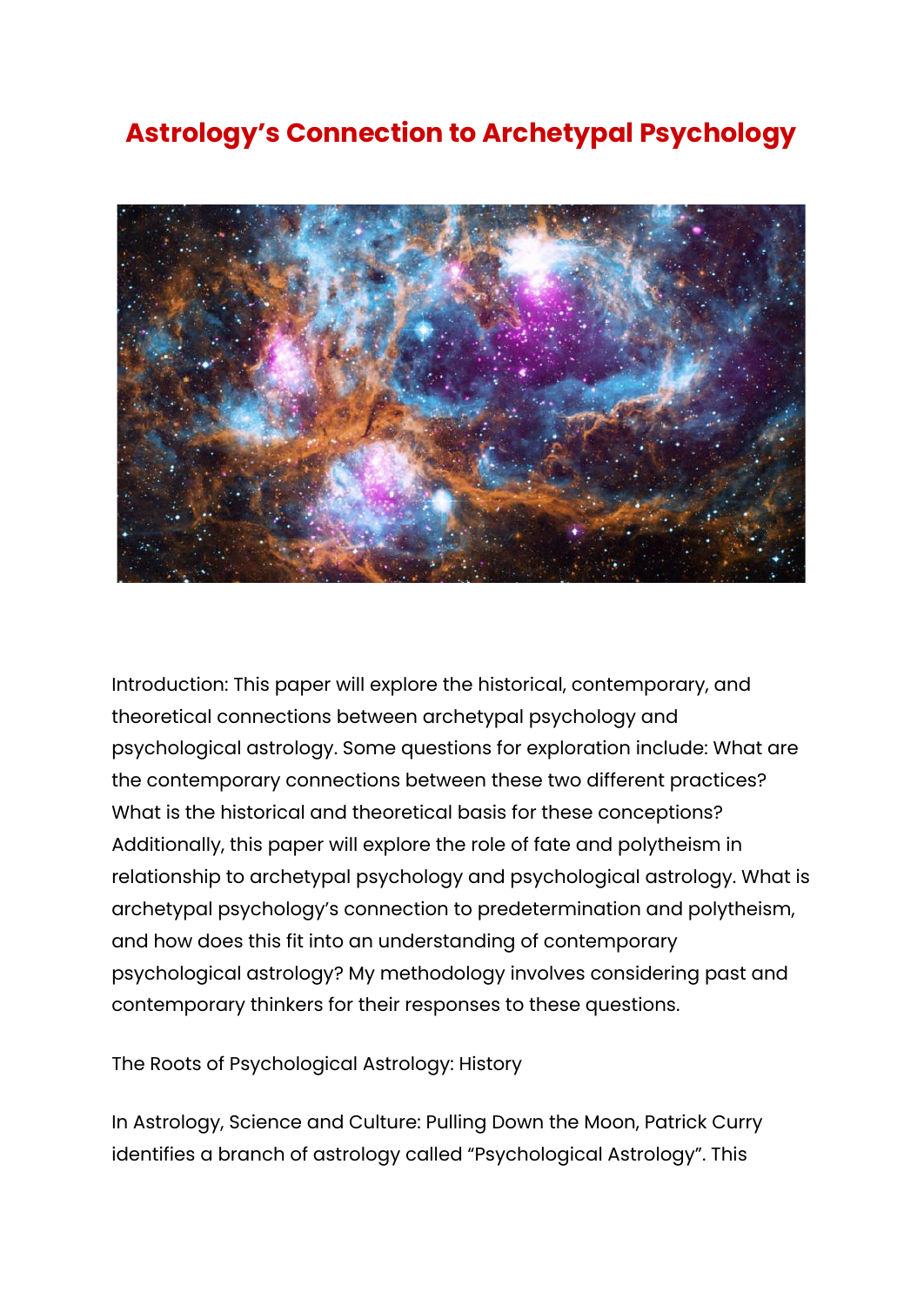stream arose at the start of the twentieth century from the theosophical astrology system attributed to Alan Leo. Curry states that it was Alan Leo who was paramount in a shift that took place in astrological practices. Leo replaced the notions of predestination and power, and in their place interpreted the celestial bodies as representative of temperament analysis and propensity. Leo asserted that it was one's disposition that led to one's fate. Planetary influence, in and of itself, did not decide our destiny. In doing so, Leo did not address the paradigm of predetermination. Instead, he articulated one's personality as the superseding factor between the planets as intermediaries and one's free will to choose one's destiny.

Curry also points out that Leo's position led to astrology no longer being a tool of unchangeable verity or predictive device, because prediction no longer existed in Leo's model. Leo held that the planets only offer advice and guidance as one makes their own choices amidst uncertain prospects. This approach to astrological interpretation can, for Curry, contribute to greater and unneeded ambiguity.

Curry believes this led to a humanistic interpretation of astrology, which remains dominate today. Psychological astrology rose as an aspect of modern capitalism and, in particular, its exaltation of individualism. This is especially evident for Curry through the particular emphasis placed on the Sun, which in psychological astrology is interpreted as a symbol of the core Self. The Self, as symbolized through the Sun, becomes a focus of astrological interpretation to the detriment of other factors that were, traditionally at least, significant as well. Indicators such as the Ascending sign and the Moon were considered a launching point in understanding individual astrological indications. In psychological astrology, this changes.

In A Confusion of Prophets: Victorian and Edwardian Astrology, Patrick Curry recounts a persecution of Alan Leo, involving a legal trial. The charge Leo was faced with was "fortune telling". This court case occurred in 1917 . Leo's defence rested on his assertion that what he practiced was not predictive, but rather involved counsel, guidance, and information based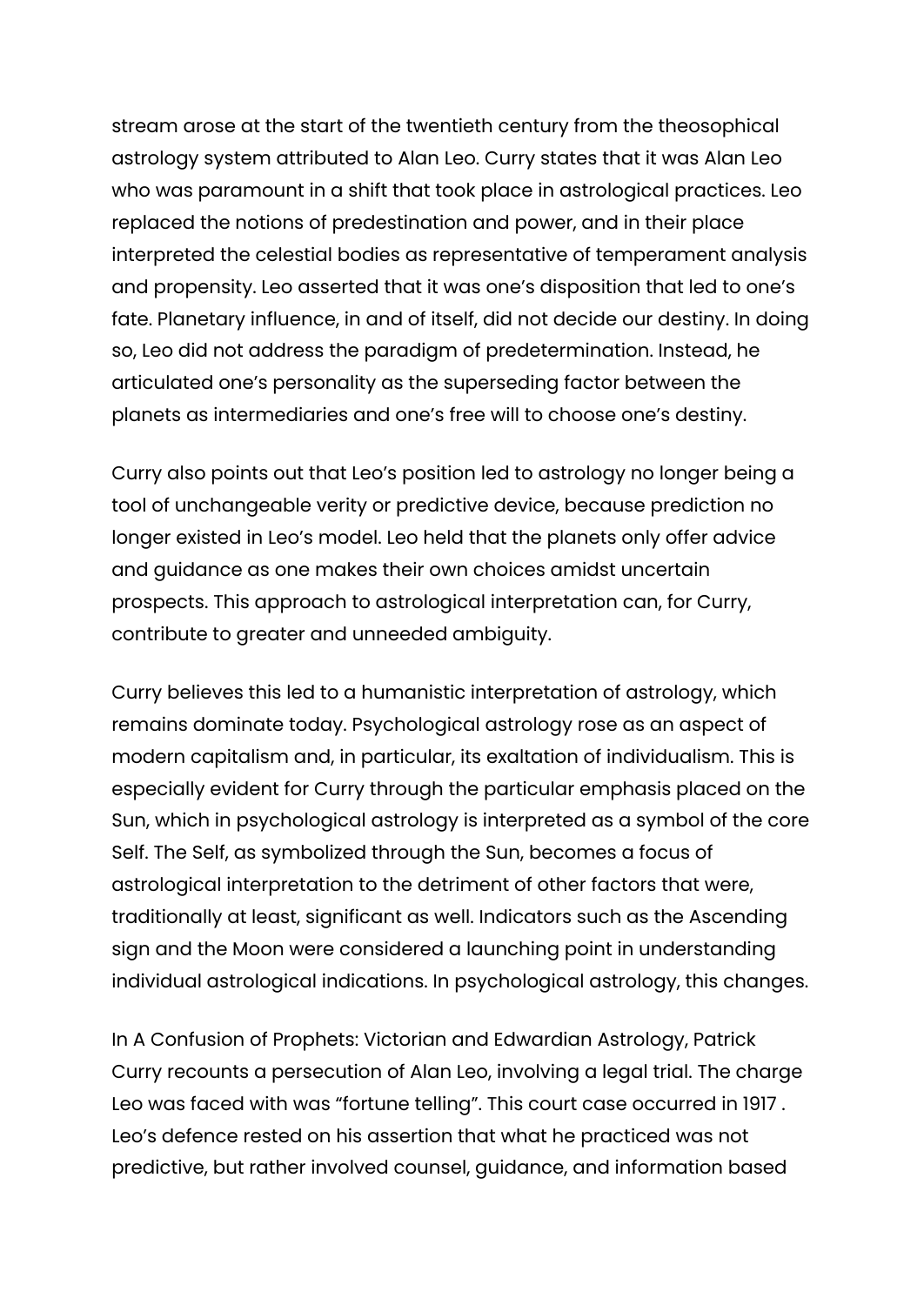on proclivity. Leo asserted that it was fundamental to his understanding of astrology that autonomy of the client be recognized. Curry articulates that, despite his defence, Leo lost the case against him. If astrology was to survive it had to become reconfigured to represent the psyche, and avoid prediction.

Curry further states that it is this emphasis on the Self that has led psychological astrology to the fore of contemporary practices. By emphasising "Self-knowledge and Self-transformation", psychological astrologers demonstrate the influence that psychoanalysis has had on the contemporary understanding of the stars. Curry asserts that it is largely the influence of C.G. Jung, and his vacillating between spirituality and psychology, and between impartial and particular, that gave validity to the practice of astrology, which has previously been envisioned as bordering on the occult. It was Jung's work that gave permission for spiritual exploration in the western world at a time when the dominance of science had created an ideology, if not religion, of Scientism. This contributed to a contradiction in psychological astrology, which is still evidenced today. One the one hand, there is the aforementioned emphasis on self-determination. On the other hand, astrology borrows from a Ptolemaic model of a predetermined beginning instant, which is that moment of one's birth.

The roots of psychological astrology do go beyond Alan Leo. Astrology's reformulation, so that it may be accepted and survive in the political and cultural climate it is in, can be seen in the time of the renaissance. In Marsilio Facino, Angela Voss discusses the journey that Facino underwent as an astrologer who was also a priest. Voss articulates the historical context that gave rise to an appreciation of the human soul as self-governing and divine at once. This was a context that involved the ideology of the Christian church, which held self-determination of the human being and monotheism as important principles. Here we see the beginnings of participating in the cosmos, as opposed to the planets determining one's fate. As Voss states, for Facino the planets and the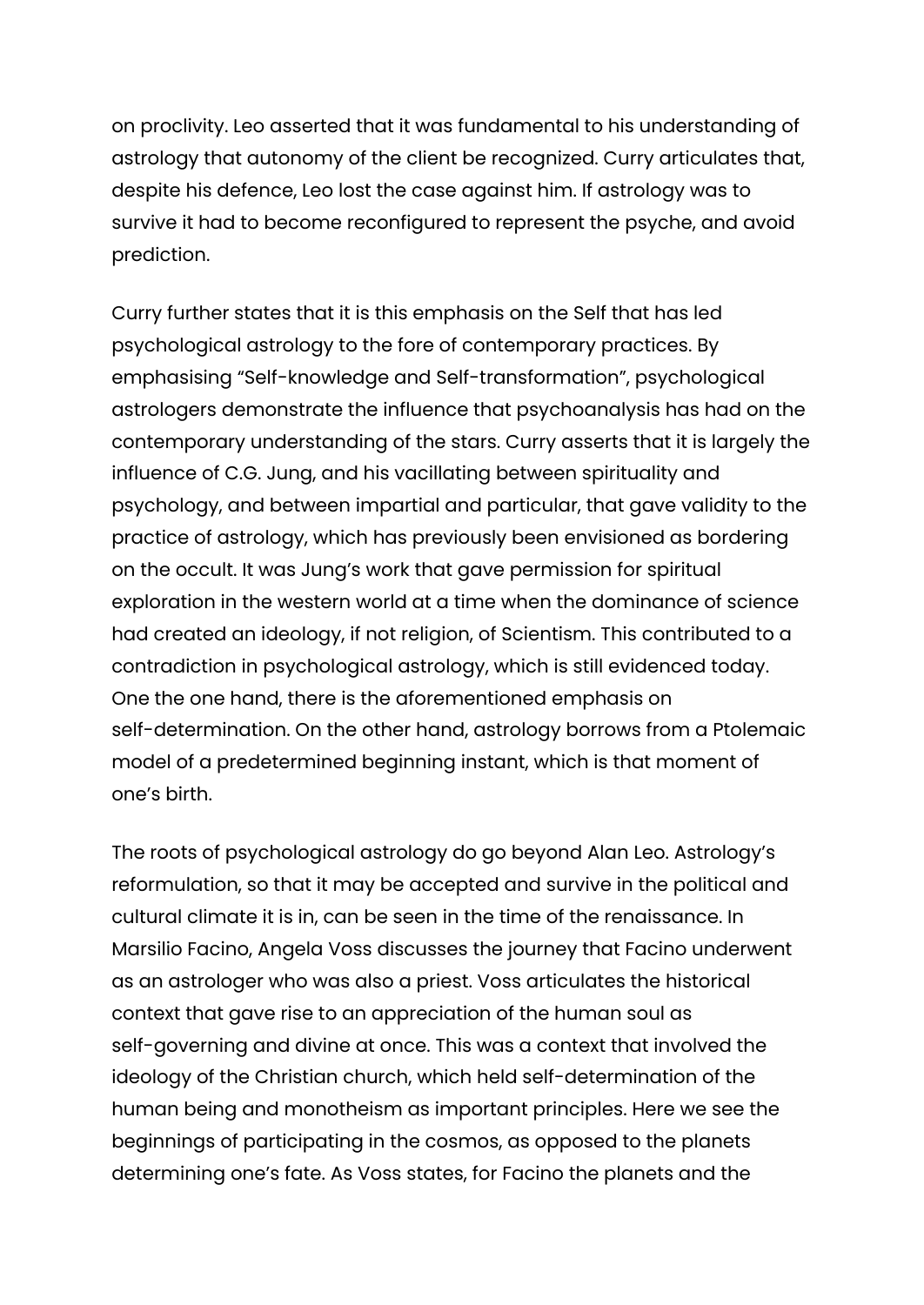usage of astrology was for the benefit of one's spiritual revealing. The planets are thus emulated and represented in the soul, and their metaphors and symbolism can be used to bring direction and elevation to one's spiritual self. Ficino's work created the groundwork for the joining of astrology and theology , as Patrick Curry has credited Alen Leo for bringing together astrology and theosophy, as foundational to psychological astrology.

Patrick Curry and Geoffrey Cornelius have articulated the connection between contemporary psychological astrology and the very foundations of western astrology, which represent a more fatalistic interpretation of the heavens. In The Moment of Astrology, Geoffrey Cornelius asserts that Ptolemy considers the moment of conception and the moment of birth as vital in an understanding of the composition of one's soul, and hence one's personal tendencies. Ptolemy considers this as part of an all-inclusive synchronization of the cosmos, so that it is part of the whole of the collective. In this way, one's individual path becomes integrated and part of a larger cultural enfoldment which begins at a precise moment, thought of as a seed point of beginning for the individual, among many seed moments for all people.

Cornelius uses Dane Rudhyar, as a pre-eminent psychological astrologer, to articulate how the moment of birth is indicative of a representative answer within psychological astrology. The astrological chart that is produced, reflecting one's moment of birth, becomes a map of the potentialities inherent within the psyche of the individual. The birth chart thus contains a code of self-discovery and an individualized blue print of possibilities inherent to the individual. In both the Ptolemaic and Rudhyar articulations, it remains that there is a predetermined and unalterable moment that is the deciding factor, regardless of how the birth chart is interpreted. The birth chart exists and represents a truth that stands outside the action of analysis.

Key People in the Development of Contemporary Psychological Astrology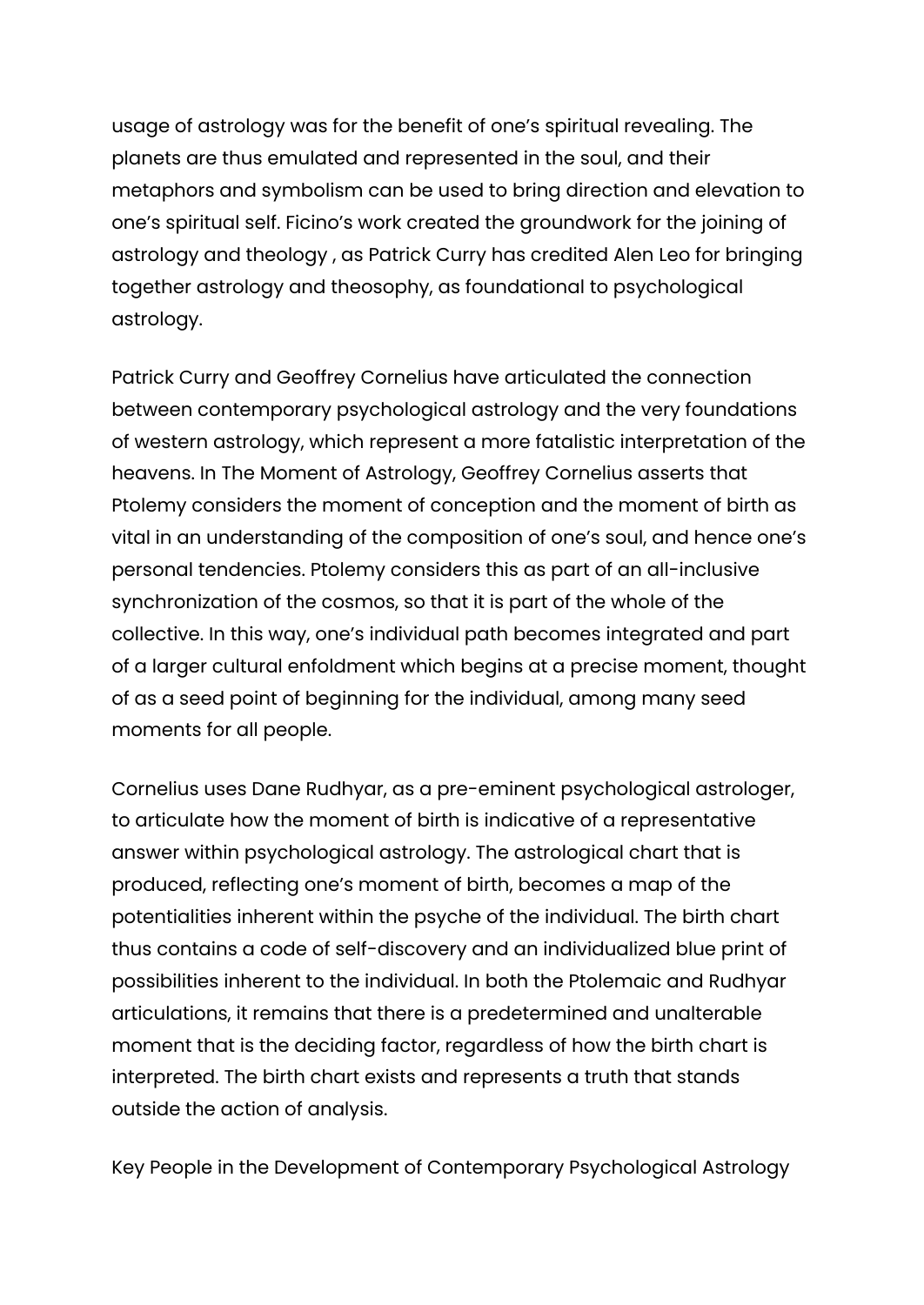Patrick Curry identifies several key people in the development of psychological astrology. Among them are Dane Rudhyar and Liz Greene.

Dane Rudhyar's articulation of psychological astrology can be found in The Astrology of Personality. Rudhyar argues that the history and changes that have taken place in astrology can best be understood by an appreciation of our changing attitudes towards nature. By nature he means not only our external environment, and our relationship to our peripheral world, but our internal relationship with our instincts, drives, and consciousness as well. Rudhyar asserts that as our understanding of life, and our most recent understanding of our psychological reality, has gone through redefinition and reformulation, so too has astrology. Astrology is only a reflection of our functional beliefs about living. Astrology represents how people respond to life. Rudhyar maintains that what we ask of our astrology must fit into our current understanding of what it means to be human.

Rudhyar further argues that, considering astrology is relative to its time and context, it is no longer relevant to practice an astrology that is based on the Ptolemaic model presented two thousand years ago. Though he acknowledges the contributions ancient astrologers like Ptolemy have made to his field, he also points out that the astrology that has been practiced in the past, and through many eras, involve a completely different psychic, intuitive, and intellectual world-view which, though right for their times, are no longer relevant today.

Rudhyar's central assertion is that astrology is a living practice, which reflects and integrates the understandings and thoughts of the time. Though it is valuable to appreciate the history of astrology in order to place it in context, it is important to astrology's survival that it be thought of as breathing and active, able to accurately serve people with its benefits. It is only when astrology integrates with the dominate understandings of human consciousness that it remains authentic. For Rudhyar, astrology articulates symbols of existence. As symbols, they are in constant evolution and renewal. Astrology cannot be separated from its symbols. Symbols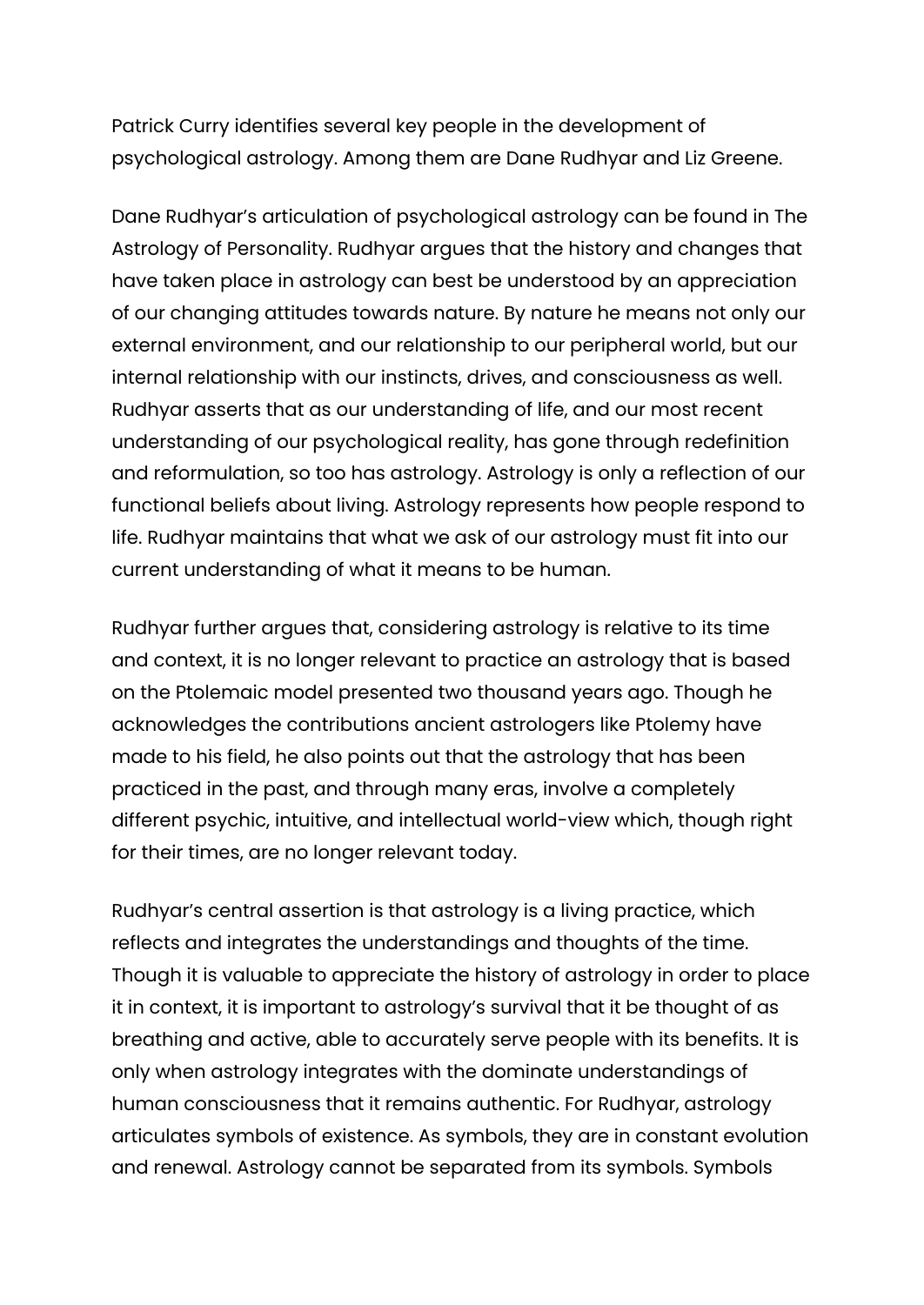that are relevant in one context are meaningless in another. Rudhyar carefully conveys how this integration of astrology and current thought has been in relationship through history . He encourages his readers to consider a new paradigm of astrology to allow it to truly serve those utilizing its benefits.

For Rudhyar, the innovations of psychoanalysis have created a new paradigm with which human beings view all aspects of life, including the self. Older models pale in relevance in light of psychoanalytic advancements. Rudhyar further reinforces the relationship between astrology and analytical psychology (analytical psychology as foundational to archetypal psychology ). Rudhyar asserts his intention to reformulate astrology to address the needs of the contemporary western mind. Rudhyar states that, in utilizing C.G. Jung's ideas of analytical psychology, astrology becomes a living system of symbols, which can be used to accurately reflect the psyche of an individual represented through the birth chart. By keeping astrology as a living practice, it will accurately fulfil its function of bringing order and wholeness to those utilizing it, which is interrelated to the goals of analytical psychology.

In The Astrology of Fate, Liz Greene admits that psychological astrology has sought to disown its connection to the traditional astrological view as put forth by Ptolemy, especially when it centres around questions of fate and free-will. Though Greene acknowledges that traditional astrologers provided predictions that were true in their time, she questions the reliability to their methods in the contemporary world. Greene considers the contextual nature of past astrological methods as pointing towards the changes that have occurred in culture and in the understanding of the fate. Greene asserts that in times when traditional astrology was the dominant model of practice, times when astrology was used largely to reveal symbols of outer events, people were not aware of the depths of the psychological reality that lay within. A person was their assumed role, and was personified by his position in society. The psychological paradigm today holds that people are many things simultaneously.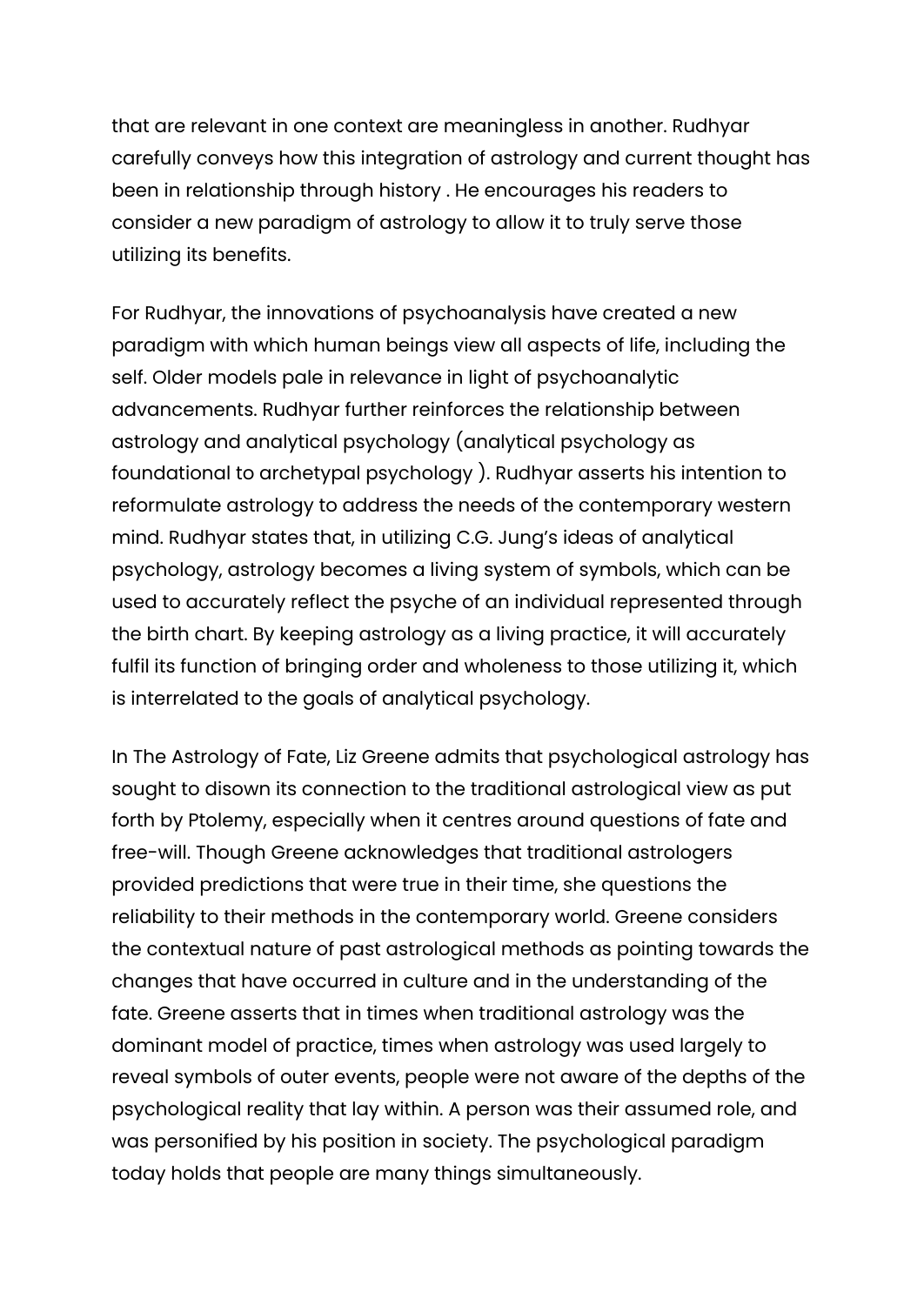Greene asserts that astrology had to be more fatalistic five hundred years ago because people of that time lacked the insight into the role that their perceptions have on their external environment. As our awareness of our inner complexity has changed, so too has there been a change in our understanding of what astrological symbols indicate. Greene asserts that this new understanding of the birth chart is done not to escape fate, but rather, in order to understand and relate what the birth chart is representing from an internalized, and perhaps also externalized, perspective.

Greene acknowledges the discomfort that exists within psychological astrologers and the questions of predetermination and prediction. One the one hand, there is the acknowledgement that the birth chart represents a moment of time which is outside of one's conscious control, and therefore fated. On the other, there exists the notion that regardless of what potentialities exists within a birth chart; a person is essentially in possession of a free will and will do what one chooses likes with the opportunities present at the time of birth.

Greene further articulates two key concerns with contemporary psychological astrology's struggle with the question of fate. The first involves the identification of trends that contain within them the possibilities of what one may experience. The other has to do with separating the body, which is the birth chart, with the spirit, which is essentially free to decide and make its own choices. In one perspective, moments can arise in one's life that appears predetermined. But the perception of the event, how one chooses to interpret what is happening, and the meaning one will derive from it falls into the realm of self-determination. The inner life can be as predetermined as outside events appear to be, and yet at the same time, there appears to be a lot of room for personal choice. In its most hopeful articulation, Greene sees psychological astrology as being able to reveal what it is that one will require to allow the disclosure of one's fate, and thereby a more meaningful life.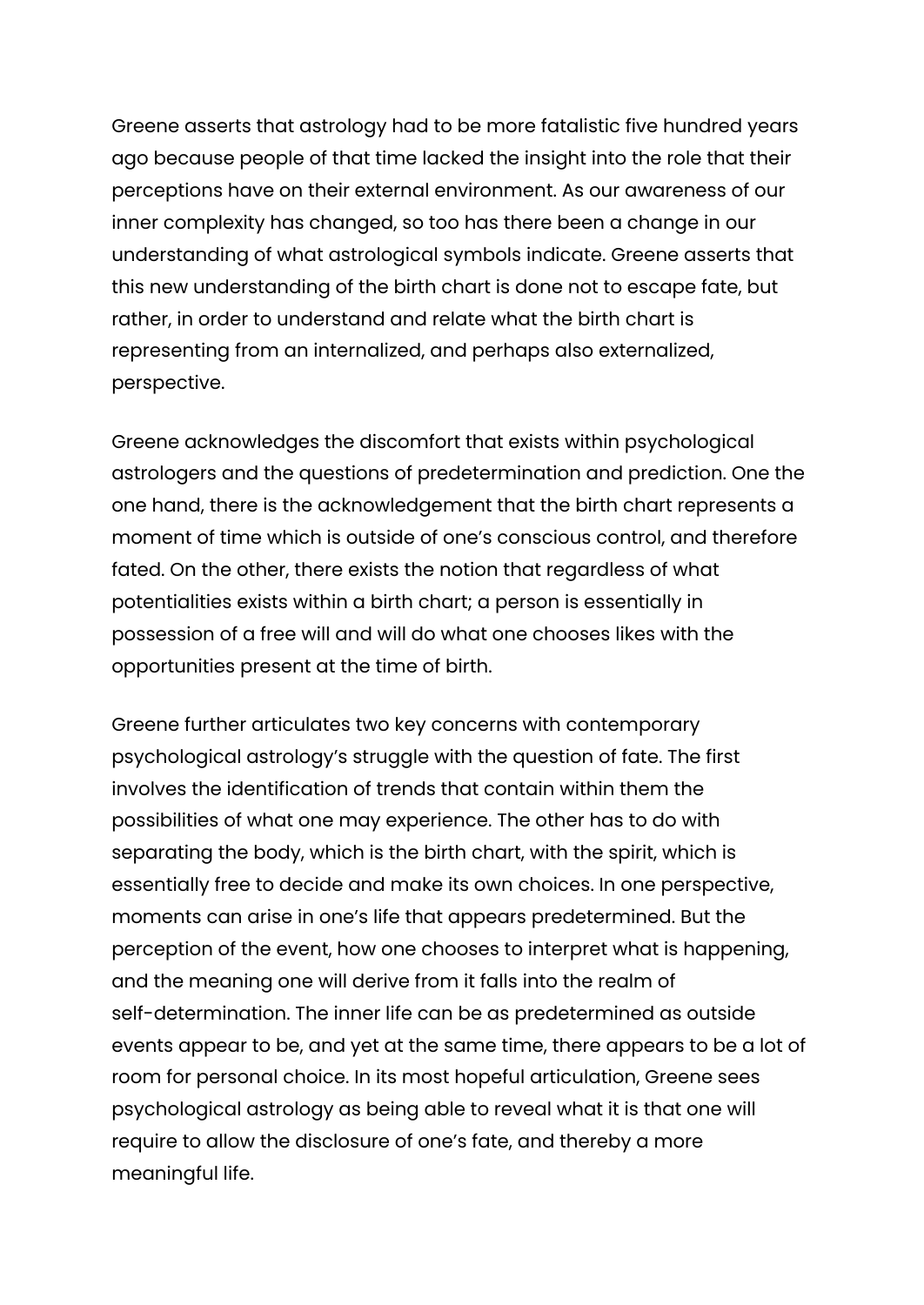## **Criticisms**

Patrick Curry asserts that what is actually in practice within psychological astrology is 'concrete magic'. The birth chart is a map of the Self, presented in a guise that is a part of a one-sided, spiritual prescription that is palatable within a secularized framework. The map of the psyche is no longer a revelation into the soul, as the origin of the word "psyche" would suggest , but is now an internal hierarchy where the Sun, as representing the Self, takes precedence above all else . Curry contends that the planets, as seen within the psychological astrology framework, are not deities that live with and through us, but have become acceptable as psychological aspects of one person, bringing again the reiteration of the exaltation of individualism. The external environment is either downplayed or ignored. Everything we experience in the world is, in this framework, a result of our own internal projections outward. It isn't that events are happening to us. The emphasis is on how we create, perceive, and experience the events that matter. This puts the emphasis on the Self and removes the Self from the world. By becoming aware of what one is projecting, they can, in theory, begin to make choices with greater awareness. A change of choices leads to a change of one's fate, and makes any external force or environment either remotely secondary or inconsequential.

Maggie Hyde believes that psychological astrology splits the Self from the external, participatory world. In Jung and Astrology, Hyde articulates the contrasts between psychological astrology and traditional astrology. One of Hyde's criticisms articulates the contrast in how the external environment is understood and represented in these two systems. Classical astrology not only discloses the Self, but the Self within the external world, and the external world itself. By emphasising the internal unconscious and conscious drives of an individual, it is how events are perceived, and not the events themselves, that take on primary significance. The birth chart is thus used to uncover unconscious drives and motivations that are indicating how one may be perceiving events in one's life. In this way, psychological astrology seeks to empower people by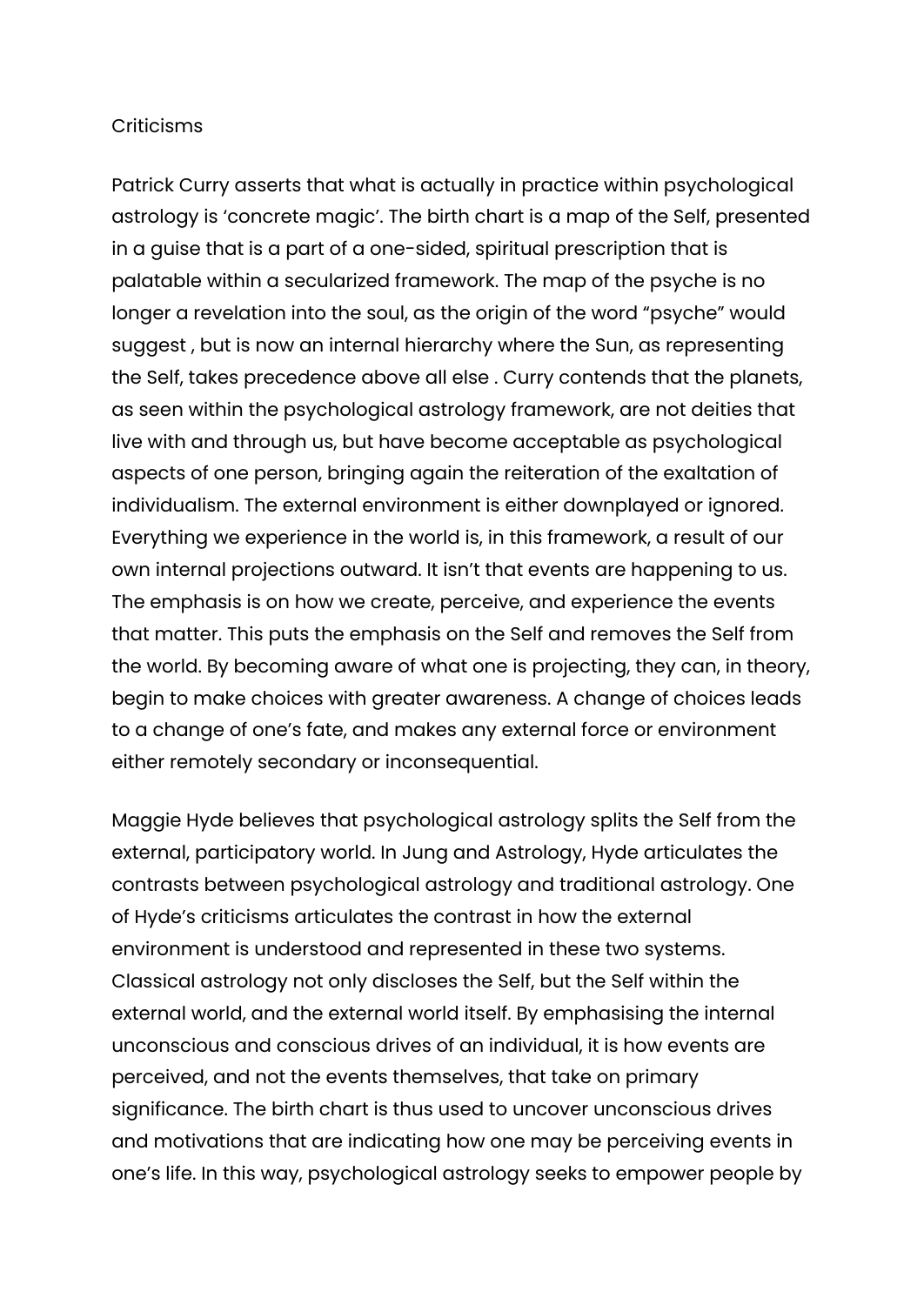shedding light on what they are projecting. This is what Hyde terms 'psychological reductionism', where everything that happens in one's life can be deduced to what is going on in one's mind.

Cornelius asserts that Rudhyar's psychological astrology, with its emphasis on the Self as centre and further reinforcing the exaltation of individualism, has reinvented traditional models of understanding celestial indicators. What psychological astrology has done is made interpretation a method of spiritual insight and emotional understanding by re-imagining and reformulating the planets as only aspects of one's psyche and removed any notions of externalized events. The emphasis falls towards potential, as opposed to expression and lived experience. By avoiding the question of fatalism, personality astrology seeks to benefit from the foundations and methods of western astrology without the responsibility of precise interpretation and predicting past, present, or future materialization of specific events. Even in this attempt, Cornelius argues that psychological astrology still reinforces the predeterminism inherent in Ptolemy's astrology by considering consciousness as inevitable as events. In so doing, psychological astrology not only stays within the confines of the cosmos as set forth by Ptolemy, but also remains indebted to it.

Archetypal Psychology, Psychological Astrology, and Polytheism

Maggie Hyde asserts that one of the most significant aspects of Jung's work to influence psychological astrology is his theory of the archetype. The main task of a Jungian analyst is to take a symbol being represented, usually within a dream, connecting it to an archetype, and presenting it to the individual being analysed. It is through the symbol that that a reconnection can be made. So it is also with an astrologer, who must look at a birth chart for its symbols and make connections to an archetype being presented, for the benefit and reconnection of the client for whom the chart is being interpreted.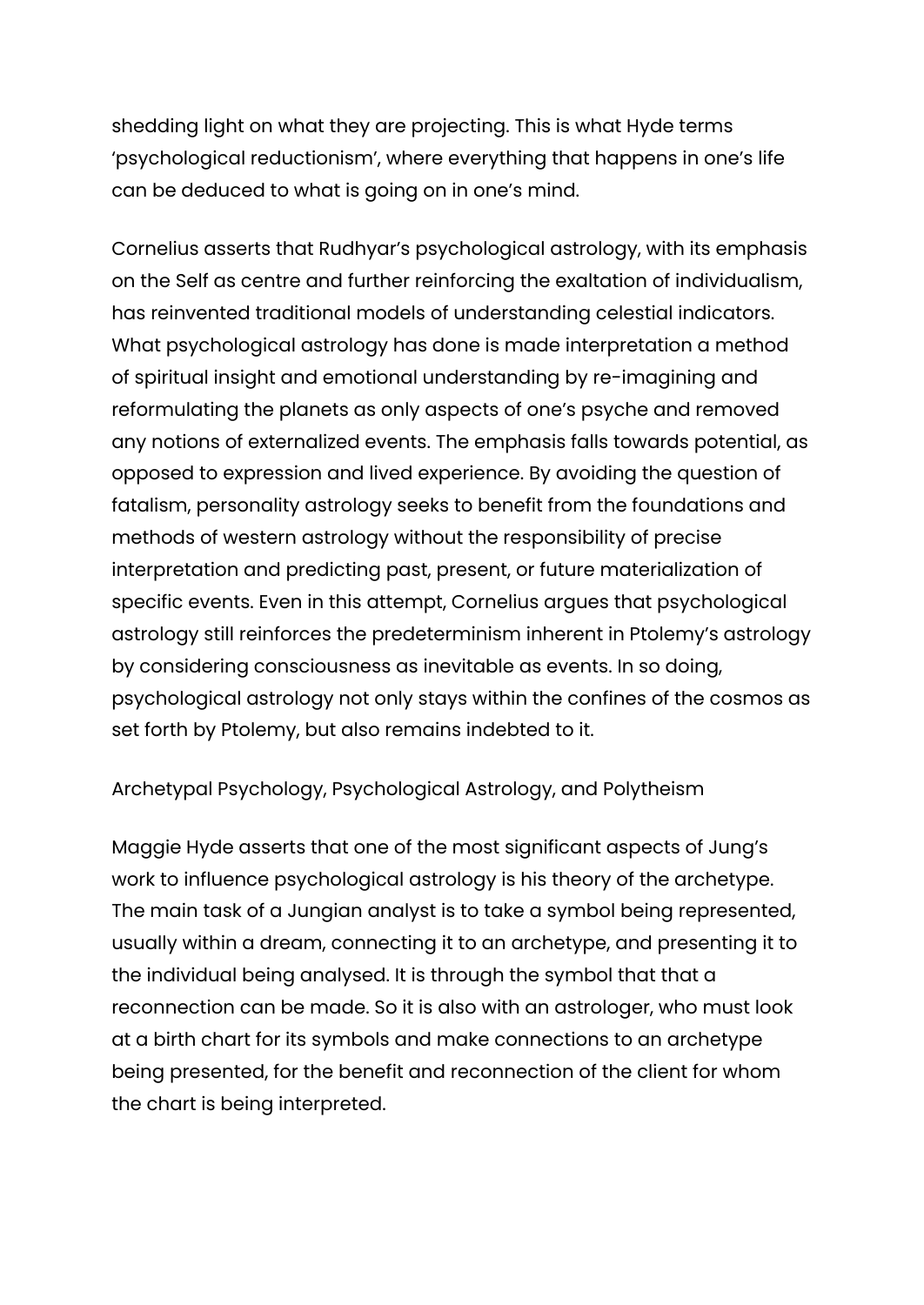C.G. Jung considered archetypes to be mystical occurrences that are characterized by a surge emotion. Archetypes are simultaneously imagery and sensation. A picture in and of itself has little significance for Jung. It is the adding of sentiment and sensation that gives the image a magical quality, a spiritual power. They are lively and vibrant, with a force that results in a definitive outcome.

For Maggie Hyde, it is the astrological emblem, the mythic icon that is presented in the sky and in one's birth chart that the psychological astrologer hopes to utilize to call forth an archetype, which allows the experience of reconnection to a more meaningful existence that perhaps a client is seeking. It is the concept of the archetype that has been embraced by psychological astrology's practitioners as a way to modernize astrological practice and leave traditional paradigms, with their emphasis on the external, behind. By utilising interpretation strategies such as metaphor and an articulation of attitude, and through understanding the nature of an archetype as an organizing tenet, perhaps the astrologer can facilitate a state of awareness to be brought about through a reading of a birth chart. In order to effectively do this, the psychological astrologer must be aware of archetypes, their connecting astrological emblem, and the interwoven gods who also connect to the symbol and archetype.

Patrick Curry notes that within psychological astrology a current of pluralism has been influencing the understanding of archetypes since the 1980s. From the inherent monotheistic bias of Jung, which contributed to the over valuing of the Self as Sun, comes a more integrated model which accounts for various influences that could lead to a more diverse model. Curry recognizes James Hillman, a pre-eminent Jungian analyst, as being at the forefront of the integration of pluralism, polytheism, and psychological astrology.

For James Hillman, archetypal psychology allows a recovery of perspectives that polytheism allows. In Archetypal Psychology, Hillman states that archetypal psychology benefits the patient of psychotherapy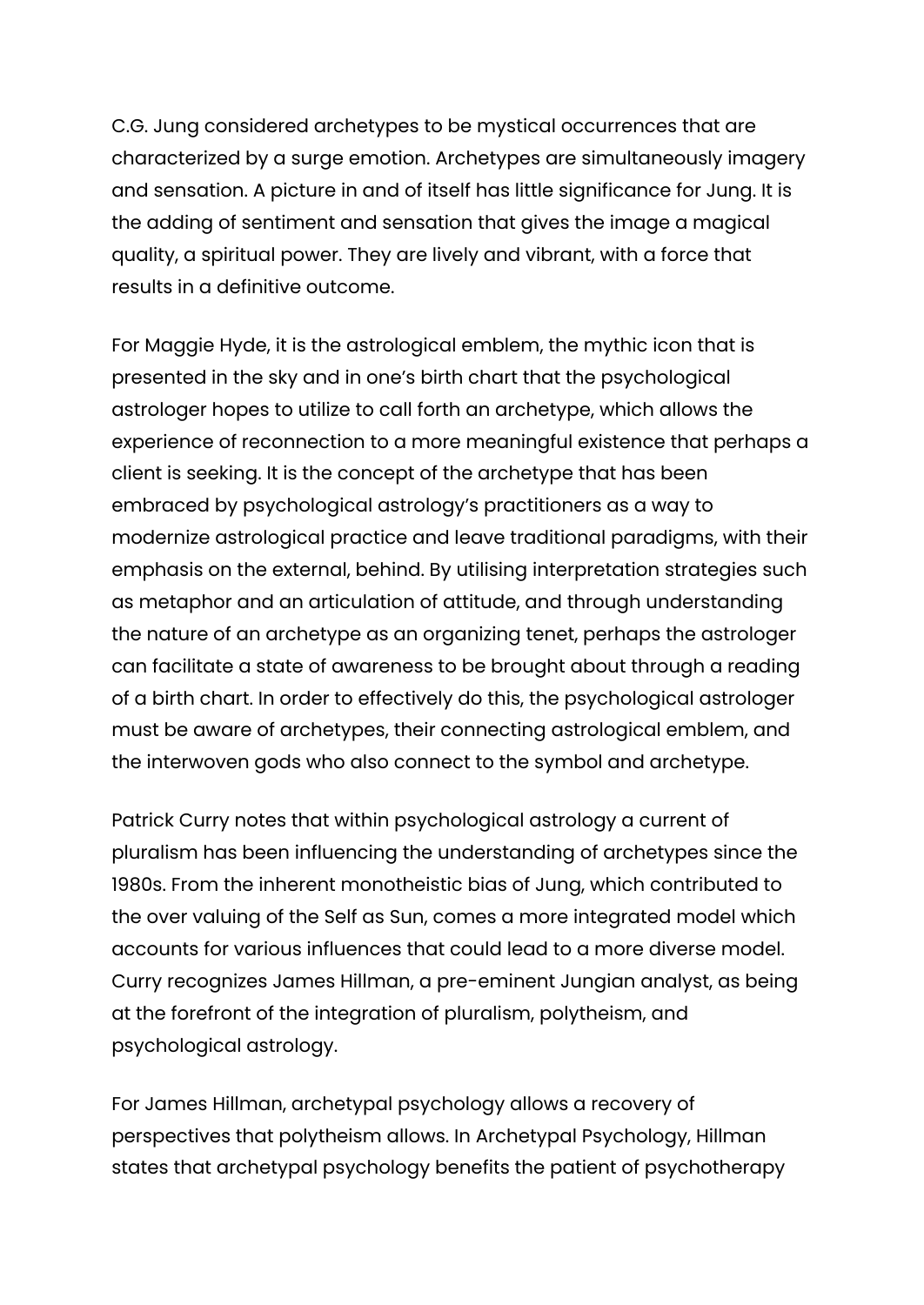and our wider culture by embracing the wisdom, which is present for him, in a polytheistic perspective. Polytheism and archetypal psychology, taken together, offer another method of undertaking religious studies and also of understanding religious perspectives. Hillman, while citing others including David L. Miller, calls this a "new polytheism".

James Hillman did address astrology directly, and astrology's connection to archetypal psychology and polytheism. In "Heaven Retains Within Its Sphere Half of All Bodies and Maladies", Hillman calls astrology an archetypal occurrence. Hillman considers astrology to be prevalent, eternal, ageless, expressively undeniable, profoundly reverberating, and impressively risky. For all these reasons he considers it accurate to consider astrology as deeply integrated with archetypal psychology. As an interconnected aspect of archetypal psychology, astrology is permanently a fixture in our culture, just as archetypes, and the deities reflected in them, are forever prevalent and immortal as well. Hillman further asserts astrology as inherently polytheistic, with its integration of myth, poetry, and even fatalism. Hillman's perspective of astrology allows the cosmos to be intelligent, significant, eloquent, and purposeful. Astrology for Hillman causes people to think in multifaceted ways about the psyche, and is therefore polytheistic. It runs opposite the dominant monotheistic paradigm of the west.

Furthering the perspective of archetypal psychology, Hillman asserts that every aspect represented in astrology, as representing an archetype, contains elements that are open to interpretation and value judgements. Taken another way, what could appear on the surface to be difficult in its shadow side, may on the other hand provide valuable knowledge and benefits to the psyche. Just as every planet represents a curse or a blessing, so too does every deity. Hillman advises a move away from literalism and towards the symbolic image being presented in astrology, and finding correlations to the message the gods wish to deliver.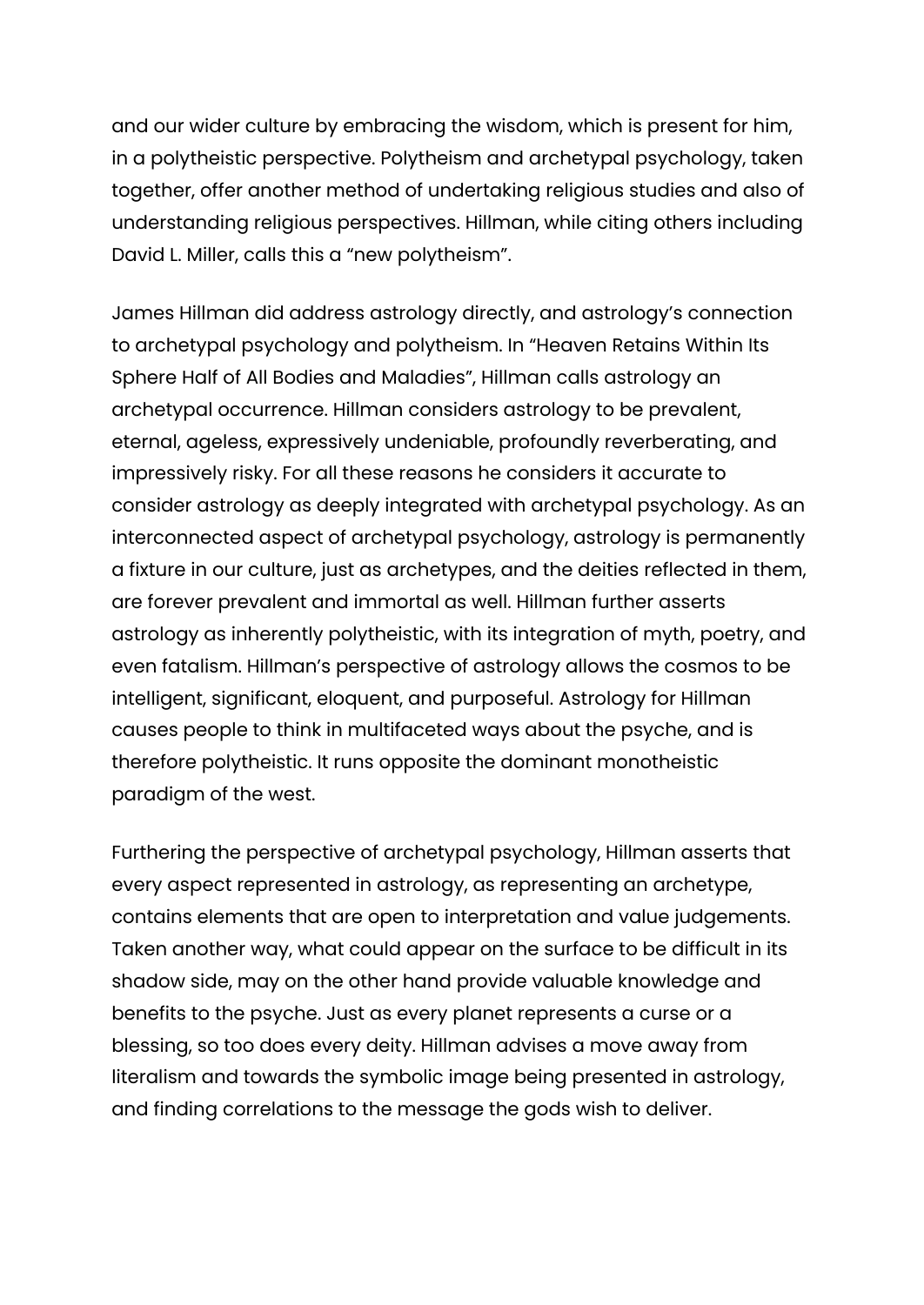Hillman addresses the concept of fatalism that psychological astrology has worked hard to move away from. On the one hand, Hillman points to the idea of location. Much like the starting point of Ptolemy, Hillman discusses the birth chart as a place of beginning, which reflects the elemental composition of the soul, seeming to provide allusion to the predeterminism that psychological astrology has been criticised for disinheriting. At the same time, Hillman warns against what he terms "astrological literalism". The first type of literalism is identified as "temporal". This is mistaking the ritual of practicing astrology as actual scientific conduct. While the beginning point of the birth chart is important, it is important to Hillman that precision not take the place of the sacrosanct experience of creating and interpreting a birth chart. The second type of literalism for Hillman involves matters of attributing cause and forecasting. This, for Hillman, creates a separation between the experience of the client and what a client may consider to be fated. It is important to stay focused on the experience being symbolized rather than predicting a future that does not take into account the complexity of the current moment. Hillman reasserts that that there are no causes, thereby legitimizing psychological astrology's tenet of free will.

For Hillman, archetypal psychology and psychological astrology are linked in that they both provide a way to add a sacred dimension to human experience. It is through astrology that one can reclaim an experience of the divine, for which we are all, according to Hillman, searching for. This explains the feeling of revelation that is experienced by the astrologer or the client when accuracy in interpretation is achieved. But when Hillman talks about accuracy, it is not just technical accuracy he speaks of. When the astrological symbol becomes the voice for living archetype, the representative of a god, is when transformation can occur for both client and astrologer. This keeps the gods alive and well, and makes astrology a sacred practice. It becomes a type of prayer, where the client can see themselves more honestly and in more multi faceted terms, and thereby acknowledge what it is within their psyche that needs to be addressed. In working on the psyche, one is working on something indeed sacred and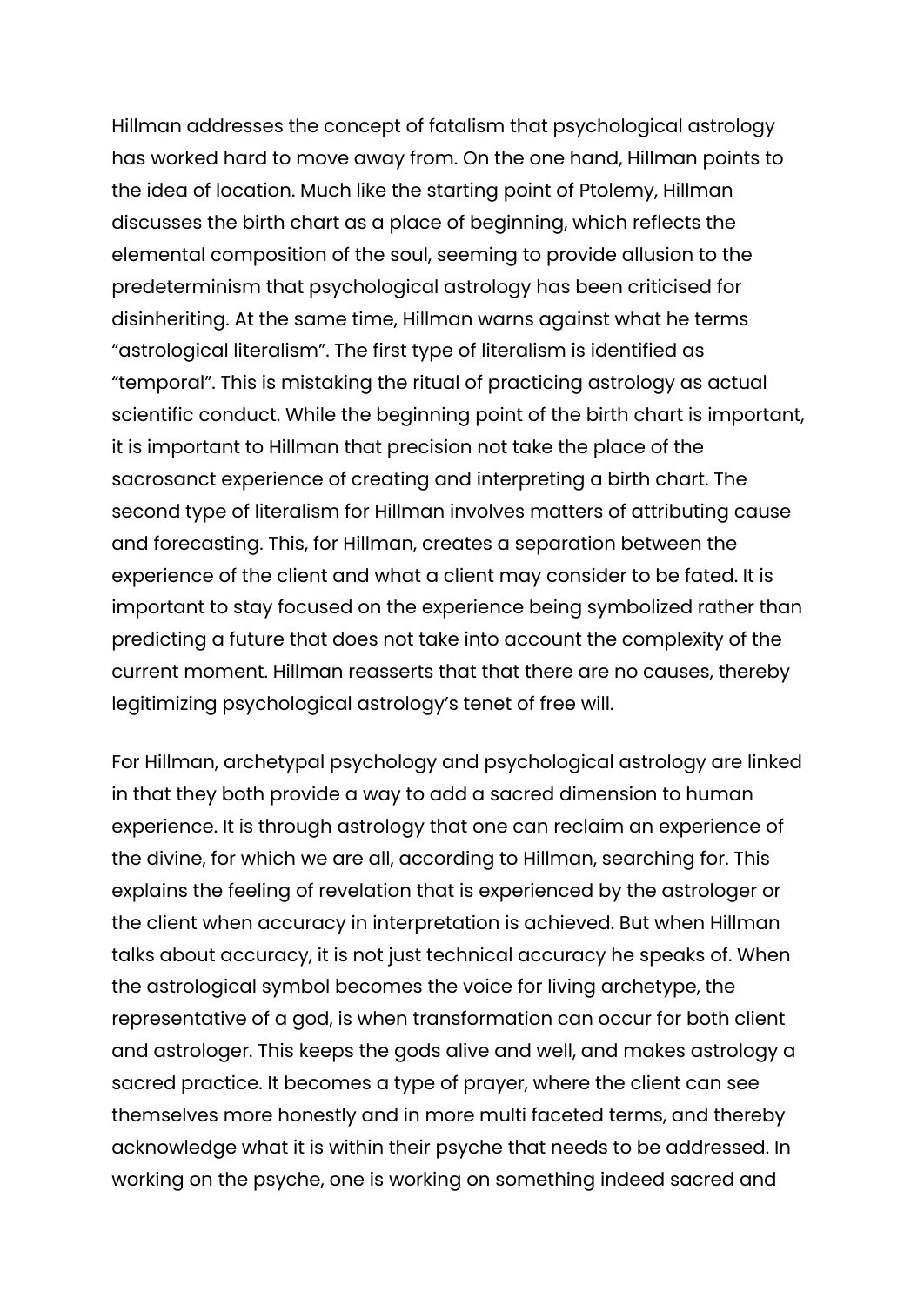sacrosanct. Astrology, with its emphasis on the psychological, ultimately is a sacred occurrence, which brings us in deeper connection and relationship with the larger cosmos. This is a connection with our own daimon of fate, and gives life purpose, meaning, and significance at times when our psyche brings events that appear random and inconsequential.

## **Conclusions**

As thinkers in this paper have articulated, psychological astrology appears to have grown out of a response to a changing understanding of the relationship between the internal human environment and the larger external environment. One the one hand, psychological astrology is perhaps a response to the historical context that astrology has found itself in. Astrology appears to have been asked to adapt if it was to be considered relevant to the various reinterpretations of human consciousness. At the same time, astrology appears to remain true in some respects to the formulations of the past.

Psychological astrology continues to balance the line between predeterminism and self-agency, and between archetypal, and therefore polytheistic understanding of the self within a secular, and perhaps monotheistic, dominant world-view. It is significant that psychological astrology appears to continue to evolve and understand itself in new ways, or perhaps is slowly conceding that it is much more like traditional models than it would have previously felt safe to acknowledge. The connection between archetypal psychology and astrology is that it is archetypal psychology that has allowed astrology a context to further explore itself and its significance in our understanding of the cosmos and its interconnection to the self.

## References

Patrick Curry, Astrology, Science and Culture: Pulling Down the Moon, Chapters 4-9, Berg: Oxford. 2004.